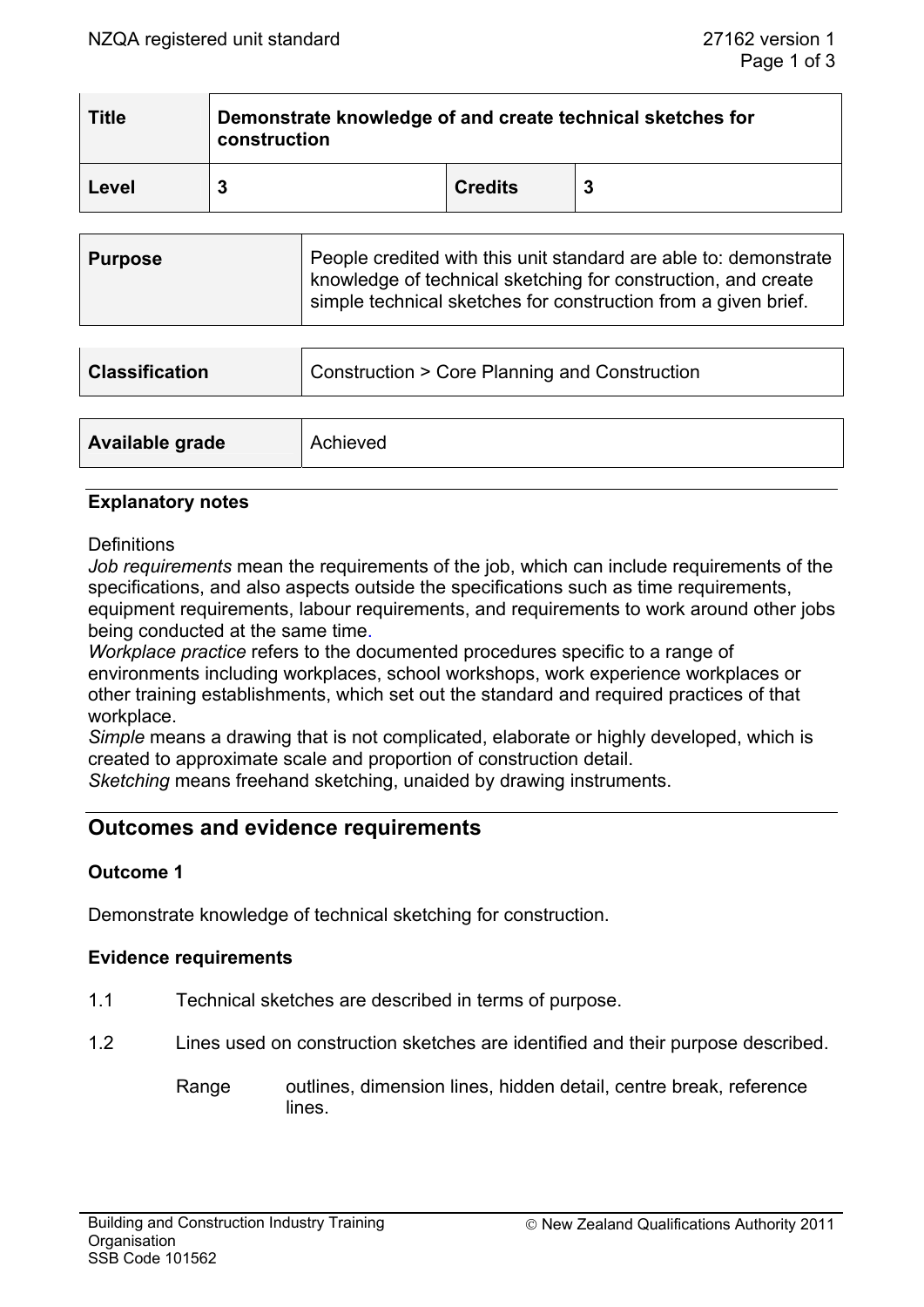1.3 Symbols used on construction sketches are identified and their purpose described.

| Range | symbols indicating – materials, doors, windows, fittings and |
|-------|--------------------------------------------------------------|
|       | furnishings.                                                 |

1.4 Sketching methods are identified and described in terms of their practical application.

# **Outcome 2**

Create simple technical sketches for construction from a given brief.

#### **Evidence requirements**

2.1 Job requirements are obtained and verified, and sketching technique is selected in accordance with workplace practice.

2.2 Sketches are created in accordance with job requirements.

Range proportion, detail, two dimensional, three dimensional.

2.3 Sketches communicate information relevant to the construction project.

| <b>Planned review date</b> | 31 December 2015 |
|----------------------------|------------------|
|                            |                  |

#### **Status information and last date for assessment for superseded versions**

| <b>Process</b> | <b>Version</b> | <b>Date</b>   | <b>Last Date for Assessment</b> |
|----------------|----------------|---------------|---------------------------------|
| Registration   |                | 18 March 2011 | N/A                             |

# **Accreditation and Moderation Action Plan (AMAP) reference** 0048

This AMAP can be accessed at http://www.nzqa.govt.nz/framework/search/index.do.

#### **Please note**

Providers must be granted consent to assess against standards (accredited) by NZQA, or an inter-institutional body with delegated authority for quality assurance, before they can report credits from assessment against unit standards or deliver courses of study leading to that assessment.

Industry Training Organisations must be granted consent to assess against standards by NZQA before they can register credits from assessment against unit standards.

Range one-point perspective, two-point perspective, isometric, oblique; third angle orthographic projection.